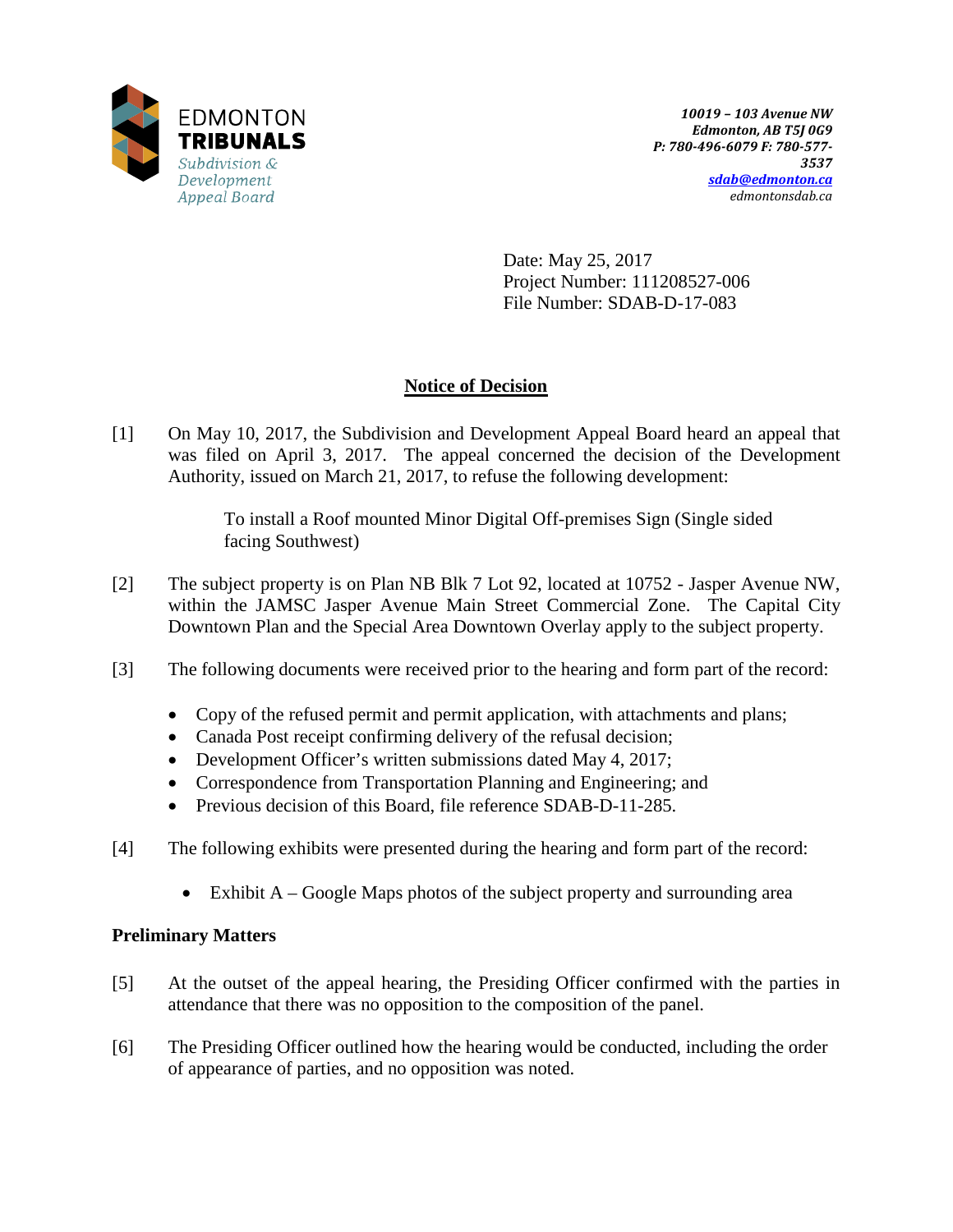[7] The appeal was filed on time, in accordance with Section 686 of the *Municipal Government Act*, RSA 2000, c M-26.

# **Summary of Hearing**

- a) *Position of the Appellant, Pattison Outdoor Advertising*
- [8] The Appellant was represented by legal counsel, Mr. J. Murphy. He was accompanied by Mr. M. Caney of Pattison Outdoor Advertising.
- [9] The subject Sign was approved by a decision of this Board in December 2011. Two changes have occurred since that decision: first, the Zoning Bylaw now prohibits roof mounted Minor Digital Off-premises Signs. In this regard, the Appellant submitted that the Sign does not actually sit on the building's roof, nor is it supported by the adjacent walls. Rather, the Sign is installed upon a superstructure that sits atop the building.
- [10] The second change is the construction of the Mayfair residential tower ("the Mayfair"), which is located across the street from the subject Sign, giving rise to concerns regarding Sign illumination into residential units. Mr. Murphy referred to a series of Google Maps photos (Exhibit A) to show the location of the Mayfair in relation to the subject Sign.
- [11] The Appellant acknowledged that the Sign is visible from the Mayfair. However, there are several mitigating factors. First, a degree of light pollution is expected for the downtown core area, and prospective tenants can clearly see that there is a Digital Sign located across the street, before renting in the Mayfair. Second, the Sign is not angled directly at the Mayfair, but toward traffic flow along Jasper Avenue. Third, the Sign uses technology that detects ambient lighting and adjusts the brightness level accordingly.
- [12] Upon questioning by the Board, Mr. Murphy confirmed that the first Storey of the Mayfair is not occupied by residential units. Rather, the residential floors appear to start from the second or third Storey. Furthermore, these residential units are set further back from the property line. As such, the illumination from the subject Sign would not be as impactful upon these residential units, though the Sign itself remains easily visible should a tenant look down toward the Sign.
- [13] Referring to the Development Officer's written submissions, Mr. Murphy noted that one of the conditions recommended by the Development Officer, should the Board approve this development, is that the subject Sign must be de-energized between 10 p.m. and 6 a.m. While the Applicant would prefer that the permit not be limited by this condition, it is nevertheless a reasonable compromise should the impact of the Sign upon the Mayfair residential units be a determining factor for the Board. That being said, the Applicant would prefer that the Sign be de-energized starting from 11 p.m., rather than 10 p.m.
- [14] With respect to the condition that the Sign be approved for a maximum of five years, Mr. Murphy explained that the owner of the subject Site communicated to him that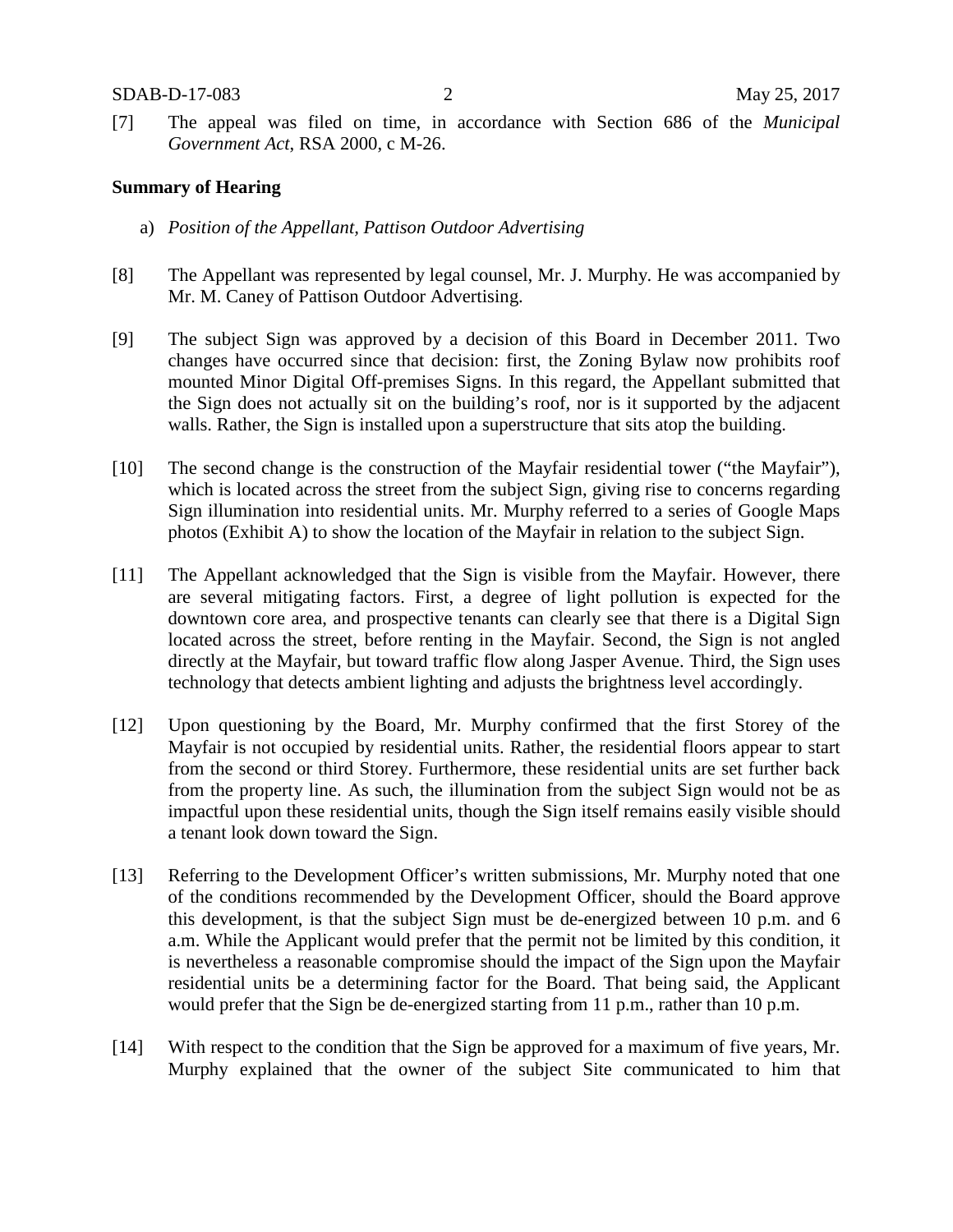SDAB-D-17-083 3 May 25, 2017

redevelopment of the lands will occur within one to three years. As such, the Appellant would be prepared to accept a shorter renewal period of three years.

- [15] The Development Officer also cited minimum separation distance requirements as a reason for refusal. Under the Zoning Bylaw, the minimum separation distance between the subject Sign and other Off-premises Signs must be 100 metres. Referencing a series of Google Maps photos (Exhibit A), Mr. Murphy acknowledged that there is a Freestanding Off-premises Sign located 70 metres away from the subject Sign. However, he noted that in 2011, the Board granted a variance to the separation distance requirement, and had no issue with the proximity to this other sign.
- [16] The Board referenced section 59F.3(2)(i), which resembles a grandfathering clause, and questioned whether this provision protects the subject Sign from the new prohibition against Minor Digital Off-premises Signs mounted on the roof. Mr. Murphy stated that this provision applies to Freestanding Off-premises Signs, whereas the subject development is a Roof mounted Off-premises Sign.
- [17] That being said, it cannot be said that the passage of the new bylaw regulations automatically blocks renewals of Roof mounted Minor Digital Off-premises Signs. He referenced the General Purpose statement of the (JAMSC) Jasper Avenue Main Street Commercial Zone, and submitted that the subject Site is likely the most appropriate location for a Minor Digital Off-premises Roof Sign on the Jasper Avenue shopping strip.
- [18] Mr. Murphy also noted that the prohibition was written into the regulations, therefore the possibility of a variance to this prohibition is contemplated. Furthermore, there may be circumstances where such a variance is appropriate, such as unsafe areas that might benefit from the extra illumination.
- [19] Upon questioning by the Board, he confirmed that there have been no complaints registered against the subject Sign. It was his understanding that notices regarding the subject Sign would have been mailed to the landlord of the Mayfair, but it is unclear whether the landlord would have communicated the information to the tenants.
	- b) *Position of the Development Authority*
- [20] The Development Authority was represented by Mr. S. Ahuja.
- [21] He explained that the prohibition on rooftop Minor Digital Off-premises Signs is that these signs are typically higher than the maximum Height restriction of eight metres for Digital Signs, which may be more impactful upon neighbouring properties such as the Mayfair. These Height restrictions were determined after consultation with the sign industry.
- [22] He confirmed that he is not aware of any complaint regarding the subject Sign. However, the Mayfair was previously a hotel, and it has only been recently converted into a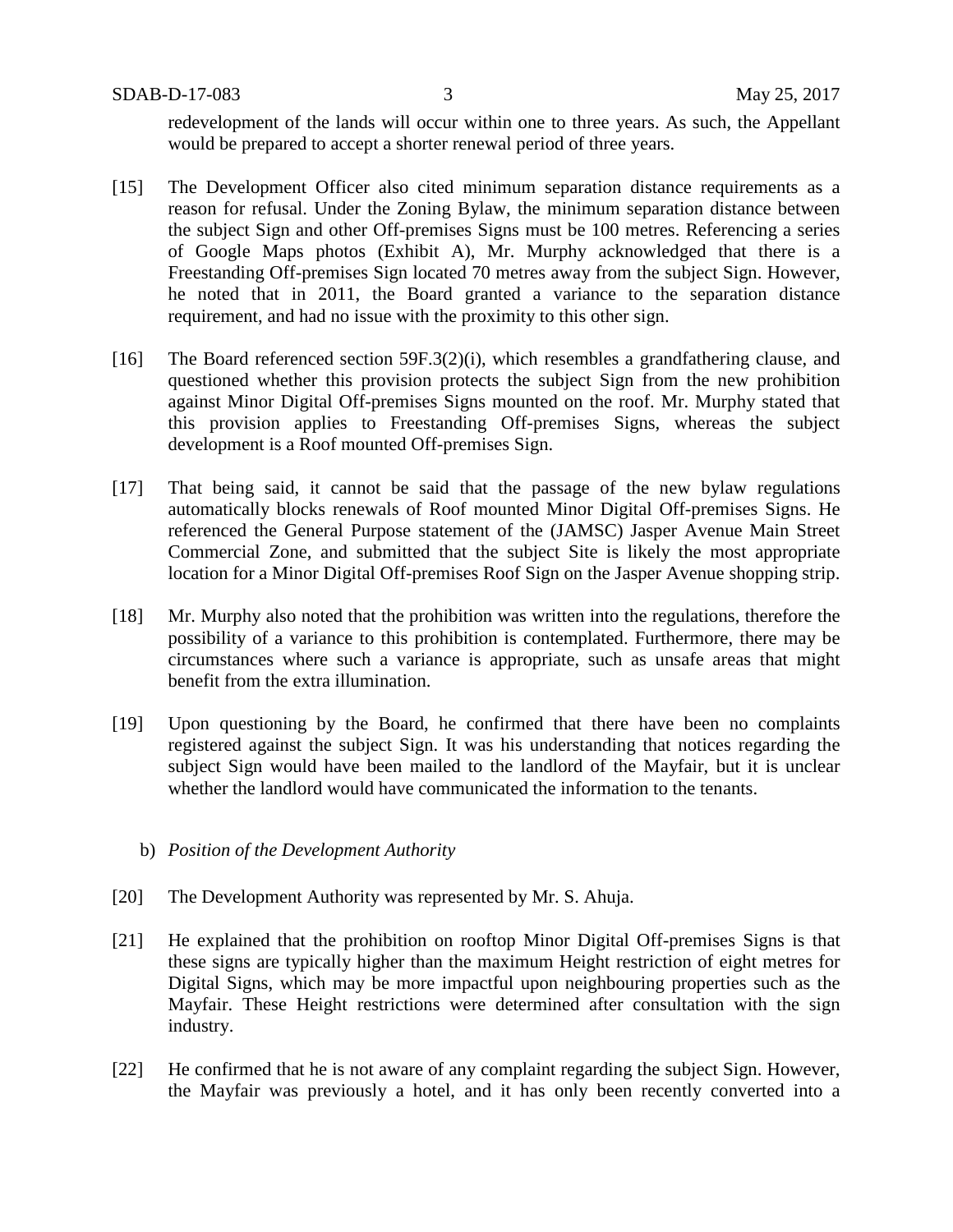residential apartment. Furthermore, it is not currently at full occupancy, and it is unclear as to whether tenants received notice of the development. The full impact of the Sign upon the Mayfair residents is therefore unknown.

- [23] Regarding the recommended condition that the Sign be de-energized from 10 p.m. to 6 a.m., he explained that this range was determined based upon consideration of impacts upon residents in residential neighbourhoods, as well as signs located near schools. He was not sure whether requiring de-energization from 11 p.m. instead of 10 p.m. would make a difference upon these impacts.
- [24] Upon questioning by the Board about potential safety benefits of the Sign, he stated that the Jasper Avenue area is undergoing revitalization and that includes providing sufficient streetlights in the area. In his view, if Council had intended for lighting to be provided by signage, they would have made that clear.
- [25] He reviewed the photographs included in Exhibit A and confirmed that the residential units appear to be setback somewhat further than the lower commercial floor, but he was unclear as to the exact setback. He agreed that the Sign would impact the residential units facing north and east.
	- c) *Rebuttal of the Appellant*
- [26] Regarding the issue of roof top signs exceeding the maximum Height for Digital Signs, Mr. Murphy stated that this issue was not specifically discussed with the City when maximum Height figures were being evaluated. Referring to section 59.2(15) from the Zoning Bylaw, he noted that the prohibition against Minor Digital Off-premises Roof Signs was passed on March 14, 2012, whereas the provision restricting the maximum Height of a Freestanding Off-premises Sign was passed on October 11, 2011.
- [27] He noted that the condition recommending de-energization between 10 p.m. to 6 a.m. was meant for residential neighbourhoods. The subject Sign is located on Jasper Avenue in the downtown core.
- [28] Finally, Mr. Murphy noted that he is currently working on a file with City Council regarding Jasper Avenue revitalization. There is indeed a plan to improve lighting on Jasper Avenue; however, implementation and construction has been delayed for two years. With that in mind, it would seem appropriate to approve this renewal application for a period of three years.

# **Decision**

[29] The appeal is ALLOWED and the Development Authority's decision is REVOKED. The development is GRANTED as applied for to the Development Authority, subject to the following CONDITIONS: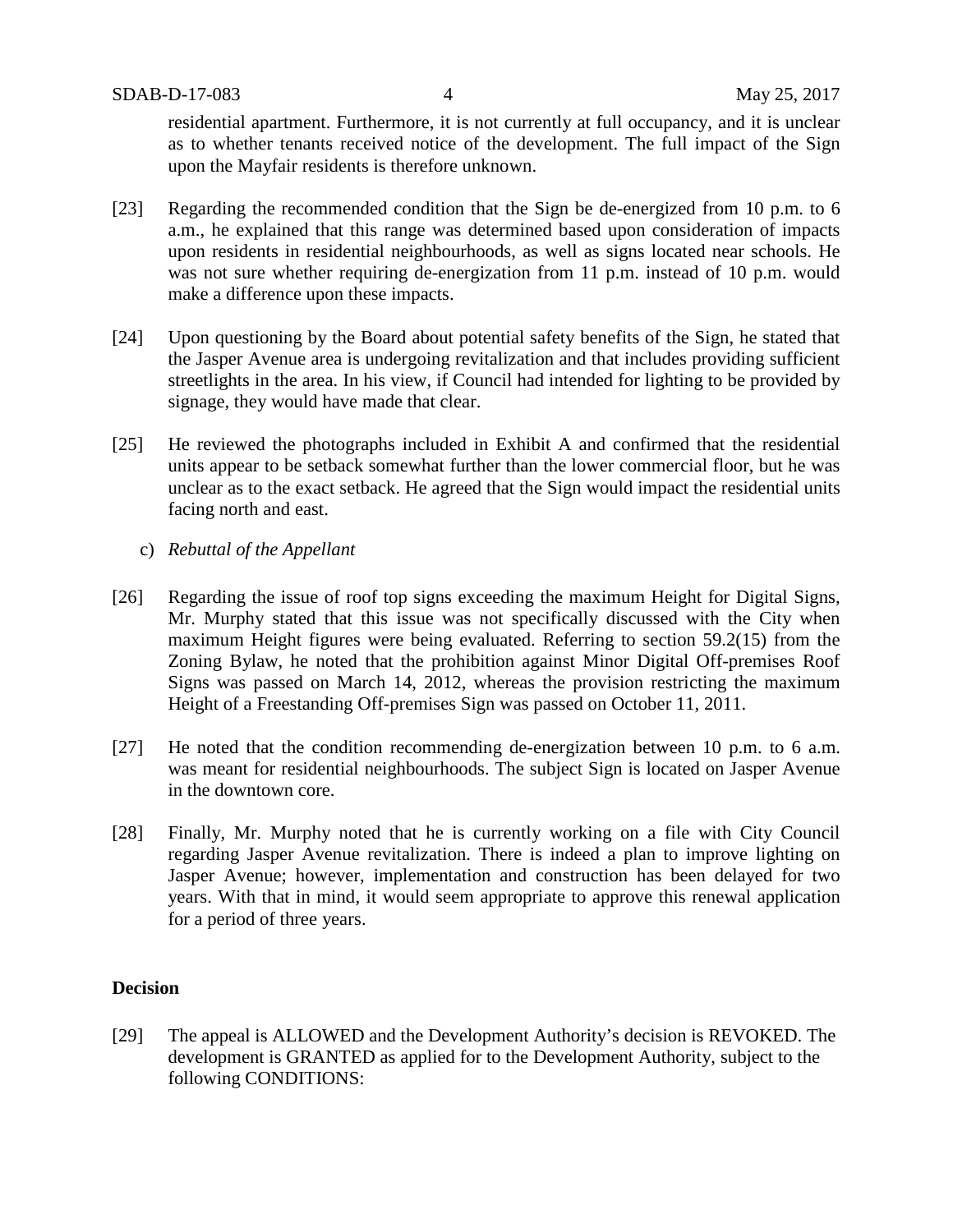1) The Minor Digital Off-premises permit is be approved for a period of up to **three years**.

2) The proposed Roof mounted Minor Digital Off-premises Sign shall comply with the approved plans submitted.

3) The proposed Roof mounted Minor Digital Off-premises shall be deenergized daily between **12:00 a.m. (Midnight) to 6:00 a.m.**

4) The Minor Digital Off-premises Signs shall use automatic light level controls to adjust light levels at night, under cloudy and other darkened conditions to reduce light pollution, in accordance with the following:

a) Ambient light monitors shall automatically adjust the brightness level of the Copy Area based on ambient light conditions. Brightness levels shall not exceed 0.3 footcandles above ambient light conditions when measured from the Sign face at its maximum brightness, between sunset and sunrise, at those times determined by the Sunrise / Sunset calculator from the National Research Council of Canada; (Reference Section 59.2(5)(a))

b) Brightness level of the Sign shall not exceed 400 nits when measured from the sign face at its maximum brightness, between sunset and sunrise, at those times determined by the Sunrise/Sunset calculator from the national research Council of Canada (Reference Section 59.2(5)(b))

5) The proposed freestanding Digital On-Premises Sign shall comply with the following conditions in consultation with the Transportation Planning, in accordance to Section 59.2(11):

a) That, should at any time, Transportation Planning and Engineering determine that the sign face contributes to safety concerns, the owner/applicant must immediately address the safety concerns identified by removing the sign, de-energizing the sign, changing the message conveyed on the sign, and or address the concern in another manner acceptable to Transportation Planning and Engineering.

b) That the owner/applicant must provide a written statement of the actions taken to mitigate concerns identified by Transportation Planning and Engineering within 30 days of the notification of the safety concern. Failure to provide corrective action will result in the requirement to immediately remove or de-energize the sign.

c) The proposed sign shall be constructed entirely within private property. No portion of the sign shall encroach over/into road right-of-way.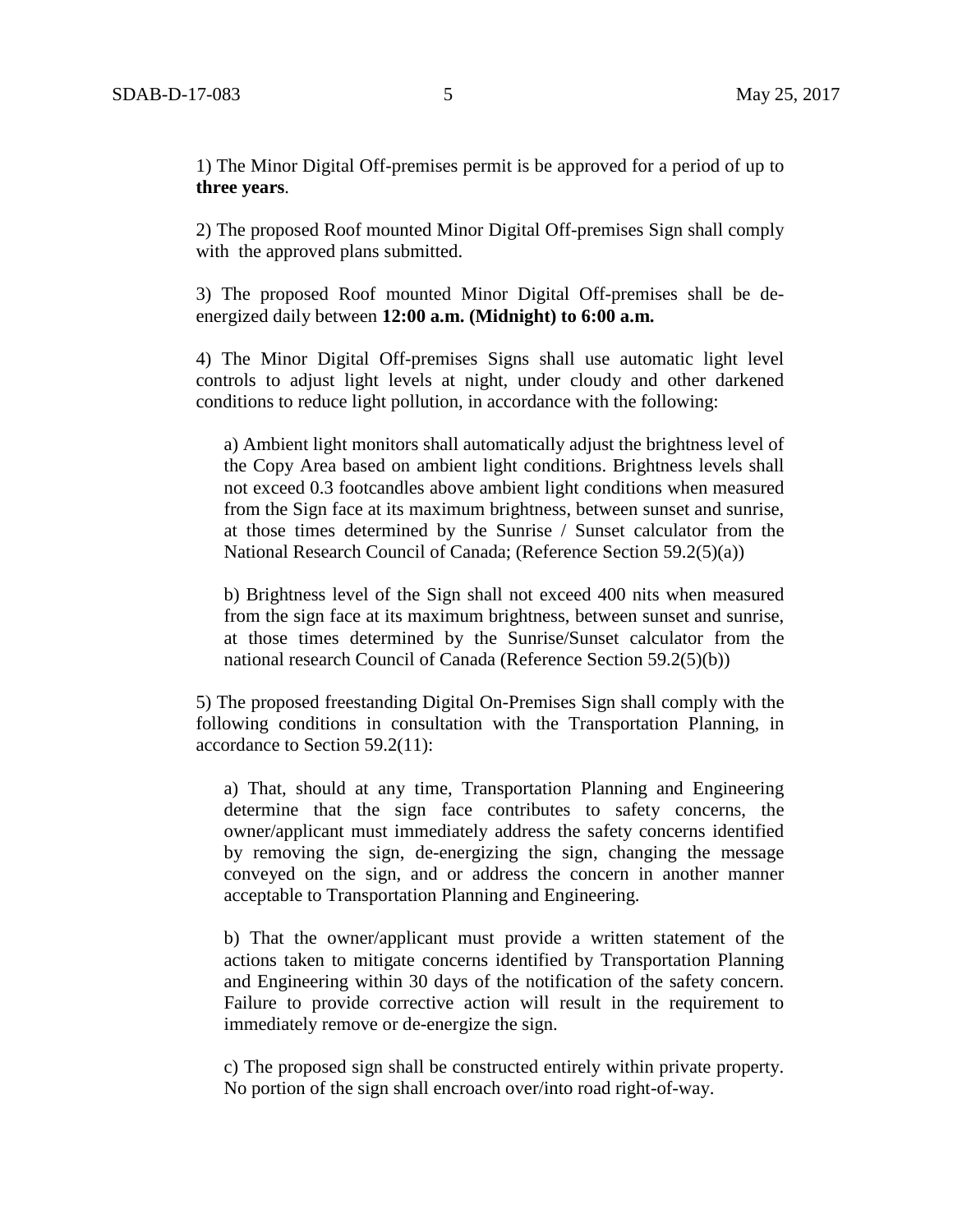### ADVISEMENT:

1) Should the Applicant wish to display video or any form of moving images on the sign, a new Development Application for a major digital sign will be required. At that time, Transportation Services will require a safety review of the sign prior to responding to the application.

2) An approved Development Permit means that the proposed development has been reviewed against the provisions of this bylaw. It does not remove obligations to conform with other legislation, bylaws or land title instruments such as the Municipal Government Act, the Edmonton Building Permit Bylaw or any caveats, covenants or easements that might be attached to the Site (Reference Section 5.2).

- [30] In granting the development, the following VARIANCES to the *Edmonton Zoning Bylaw* are allowed:
	- 1) Section 59.2(15) is waived to permit the subject Minor Digital Off-premises Sign to remain as a Roof Sign.
	- 2) Section 59.2(3) is waived to permit the subject Minor Digital Off-premises Sign to be located such that Sign illumination may project onto surrounding residential premises.
	- 3) Section 59F.3(6)(b) is varied to allow a deficiency of 1.75 metres, for a total Sign Height of 9.75 metres instead of the maximum allowable 8.0 metres.
	- 4) Section 59F.3(6)(e) is varied to allow a deficiency of 30 metres, for a total separation distance of 70 metres instead of the required 100 metres.
	- 5) Section 59F.3(4)(h) is waived to permit the structural elements of the subject Minor Digital Off-premises Sign to not be concealed from view.

### **Reasons for Decision**

- [31] Minor Digital Off-Premises signs are a Discretionary use in the JAMSC zone.
- [32] The Board accepts that this is a renewal application for a Sign that had a lawful permit issued by this Board in December 2011 and that the sign has existed since that time without known complaints.
- [33] The Board notes the following two changes in zoning requirements from the previous Board's decision: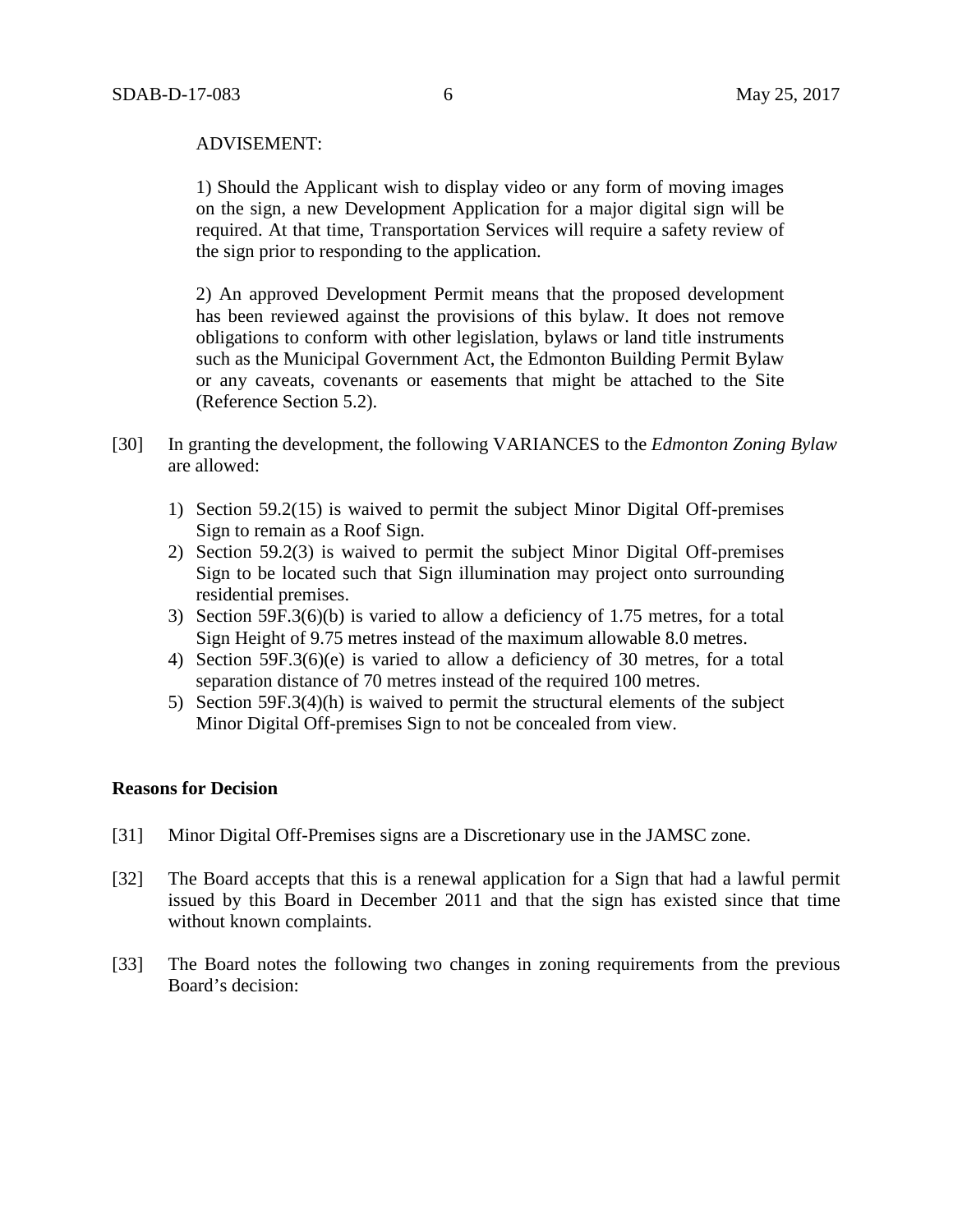- a) Section 59.2(15) now prohibits Minor Digital signs from being roof signs, and
- b) Section 59.2(3) now prohibits projection of light rays onto surrounding residential uses.
- [34] In granting the waiver to Section 59.2(15), the Board notes the Appellant's contention that the subject Sign is mounted on a superstructure, much like a Free-standing Sign. The Board therefore notes that the subject Sign can be considered under Section 59F.3(2)(i), which states that "An application for the renewal of a Sign with a lawful permit existing at the time of the passage of this Bylaw will not be refused for the sole reason that it does not comply with development regulations of this Bylaw".
- [35] In granting the waiver to Section 59.2(3), The Board accepts the Appellant's contention that:
	- a) A certain amount of light pollution is normal in city core areas;
	- b) The subject development pre-dates the residential development;
	- c) The subject Sign is directed toward vehicular traffic, not the residential development;
	- d) The subject Sign is controlled by technology that dims relative to ambient light conditions; and
	- e) The condition to de-energize the Sign from 12:00 a.m. midnight to 6:00 a.m. addresses some of the concerns regarding light projection onto residential uses.
- [36] The Board notes that no complaints were received with respect to the subject Sign, nor did the Board receive any letters of opposition regarding this renewal application from surrounding property owners in the 60 metre notification area. Further, the limitation of this approval to a three-year permit rather than the typical five years provides an opportunity for affected persons to come forward during this three year period to express any concerns.
- [37] Finally, the Board notes that the Jasper Avenue commercial main street area is a high density, high traffic area in which Sign activity is common, both on-premises and offpremises.
- [38] All other variances granted under this appeal are identical to those previously granted by this Board in 2011.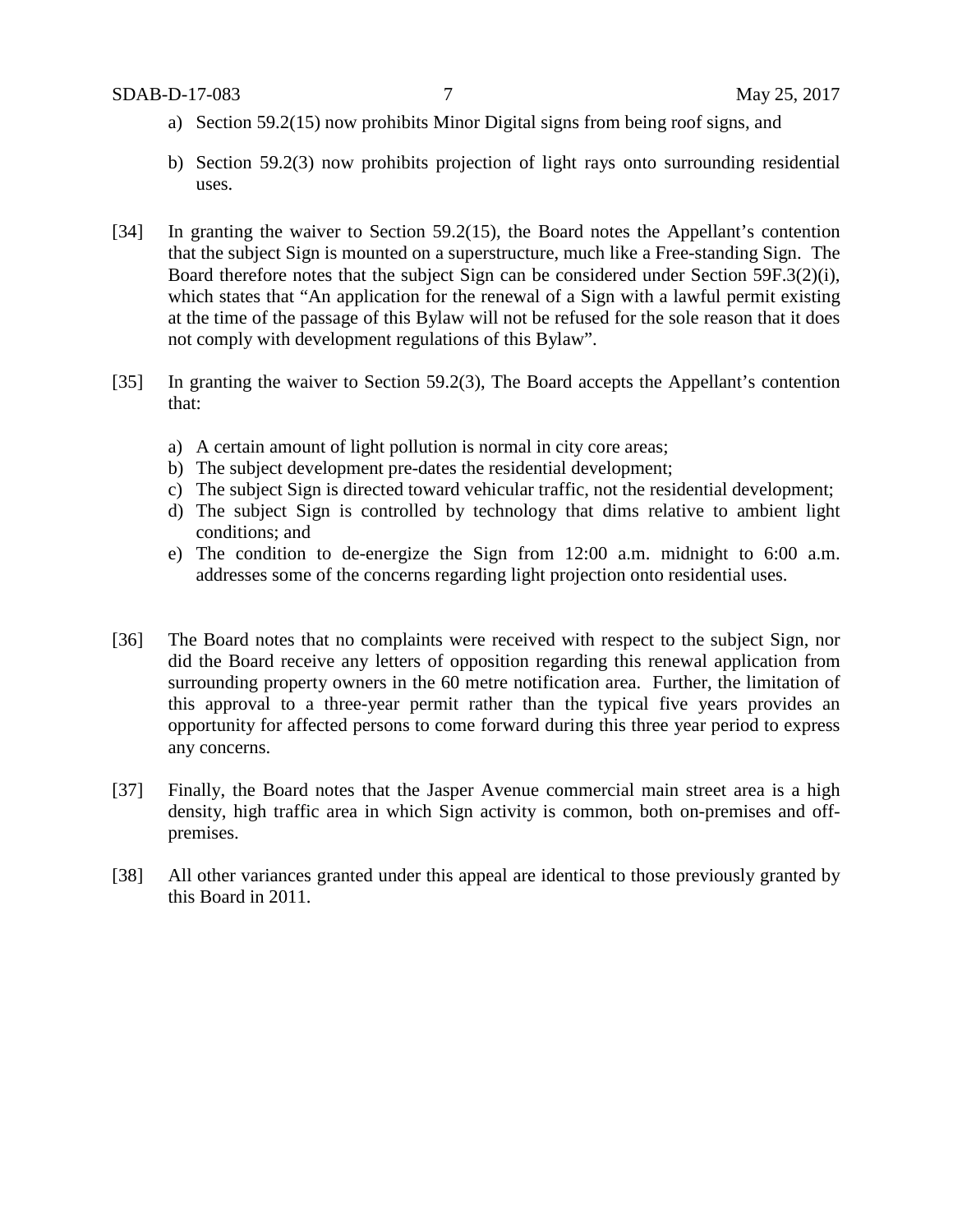[39] Based on the foregoing, the Board is satisfied that the proposed development will not unduly interfere with the amenities of the neighbourhood, or materially interfere with or affect the use, enjoyment or value of neighbouring parcels of land.

> Mr. N. Somerville, Presiding Officer Subdivision and Development Appeal Board

Board members in attendance: Ms. A. Lund, Mr. J. Kindrake, Mr. L. Pratt, Ms. N. Hack